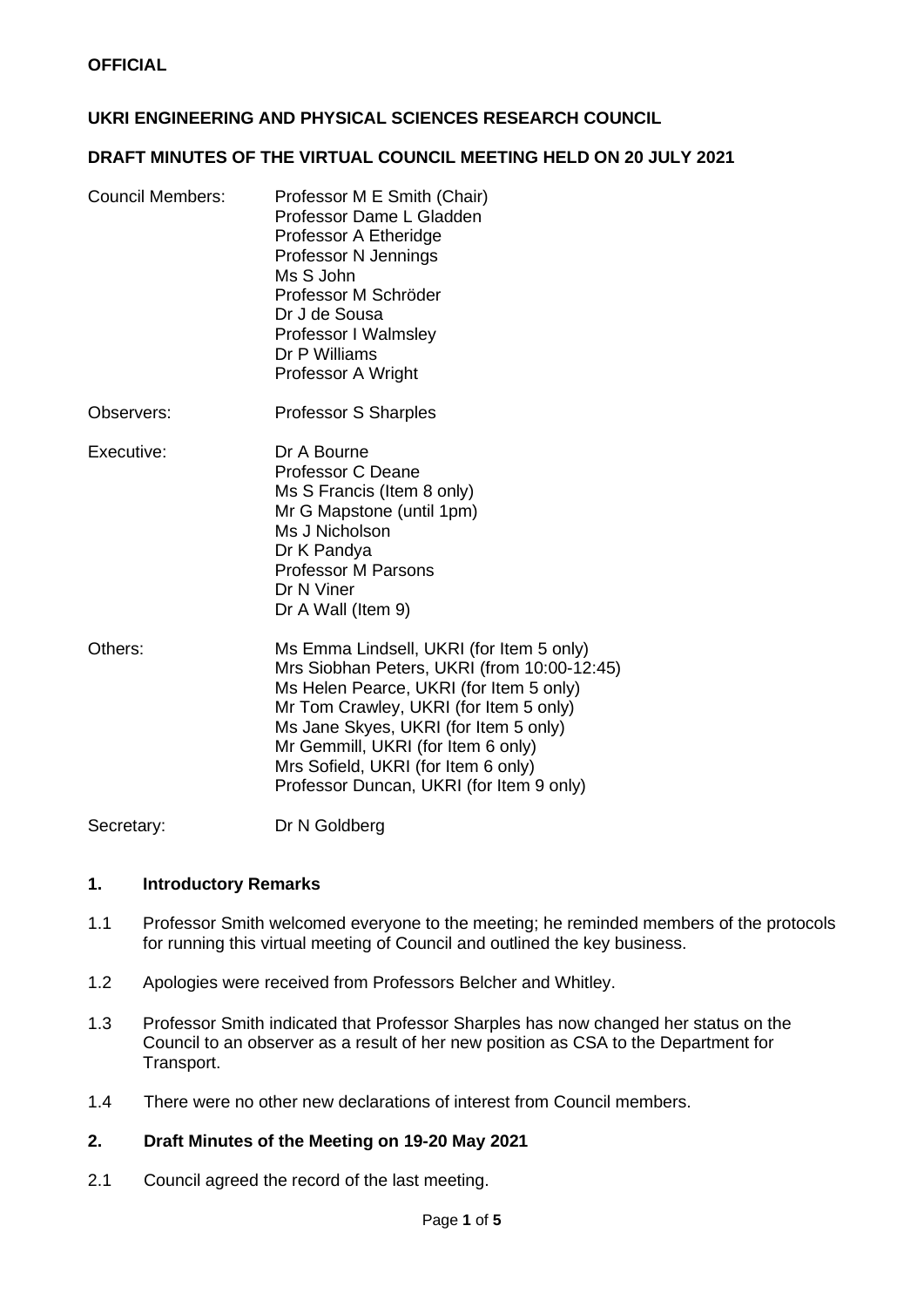# **3. Actions and Matters Arising**

3.1 There were six actions from the last meeting. Council noted those that were either completed or were in hand.

# **4. Executive Report (EPSRC 12-21)**

- 4.1 The Executive Report paper covered a number of items, several of which were discussed following verbal updates given by the Executive. Professor Gladden highlighted the arrival of a new UKRI Chair since the previous Council meeting.
- 4.2 Dr Chmura gave an update on the Government's Innovation Strategy. **Minute not included as contains exempt material, at the time of publication, under the terms of the Freedom of Information Act 2000.**. Council agreed to focus a discussion on the content of the strategy, once published, at an upcoming meeting.

### **ACTION: Dr Goldberg**

- 4.3 Mr Mapstone updated Council on the current financial position, focussing on the indications from BEIS regarding the financial settlement for the core research allocation for 22/23. **Minute not included as contains exempt material, at the time of publication, under the terms of the Freedom of Information Act 2000.**
- 4.4 Dr Bourne gave an update on Trusted Research, highlighting key points of discussion from the Council sub-group on this topic. He then discussed the salient points of the National Security and Investment Act in the context of ensuring that any work on Trusted Research ensures consistency with this Act. Mrs Peters reflected that EPSRC's work in this area has helped lay the groundwork for wider UKRI activity on Trusted Research. Council appreciated the update and requested that the Executive keep Council abreast of further work by the Council sub-group.
- 4.5 Dr Bourne then updated Council on the latest progress in establishing the process for associating to the Horizon Europe Programme, with specific regard to the Quantum Technologies component of the programme. **Minute not included as contains exempt material, at the time of publication, under the terms of the Freedom of Information Act 2000.** A final decision on UK participation in the Quantum calls is anticipated in the autumn.

#### **5. Discussion on Spending Review 2021 with the UKRI Executive Director Strategy, Performance and Engagement**

- 5.1 Dr Pandya introduced this session on the Spending Review 2021 (SR21) and then allowed Professor Smith to lead Council members in a brief preparatory discussion.
- 5.2 Professor Smith then welcomed Ms Lindsell, UKRI Executive Director, Strategy, Performance and Engagement, to the meeting. She began by clarifying that the SR21 commission from BEIS had not yet been received and that the timetable for UKRI's submission would be extremely tight. Ms Lindsell then highlighted some of the current government landscape and priorities and emphasised the need to build a SR21 case in this wider context whilst ensuring that our bid illustrated how UKRI can deliver our vision for the research and innovation system. She explained the modelling of possible effects of both growth and flat overall settlements on UKRI's potential budget. Council then broke out into smaller groups to discuss ways of bringing the impacts of our investments to life, future opportunities, and how to ensure the bid speaks to EPSRC's different communities.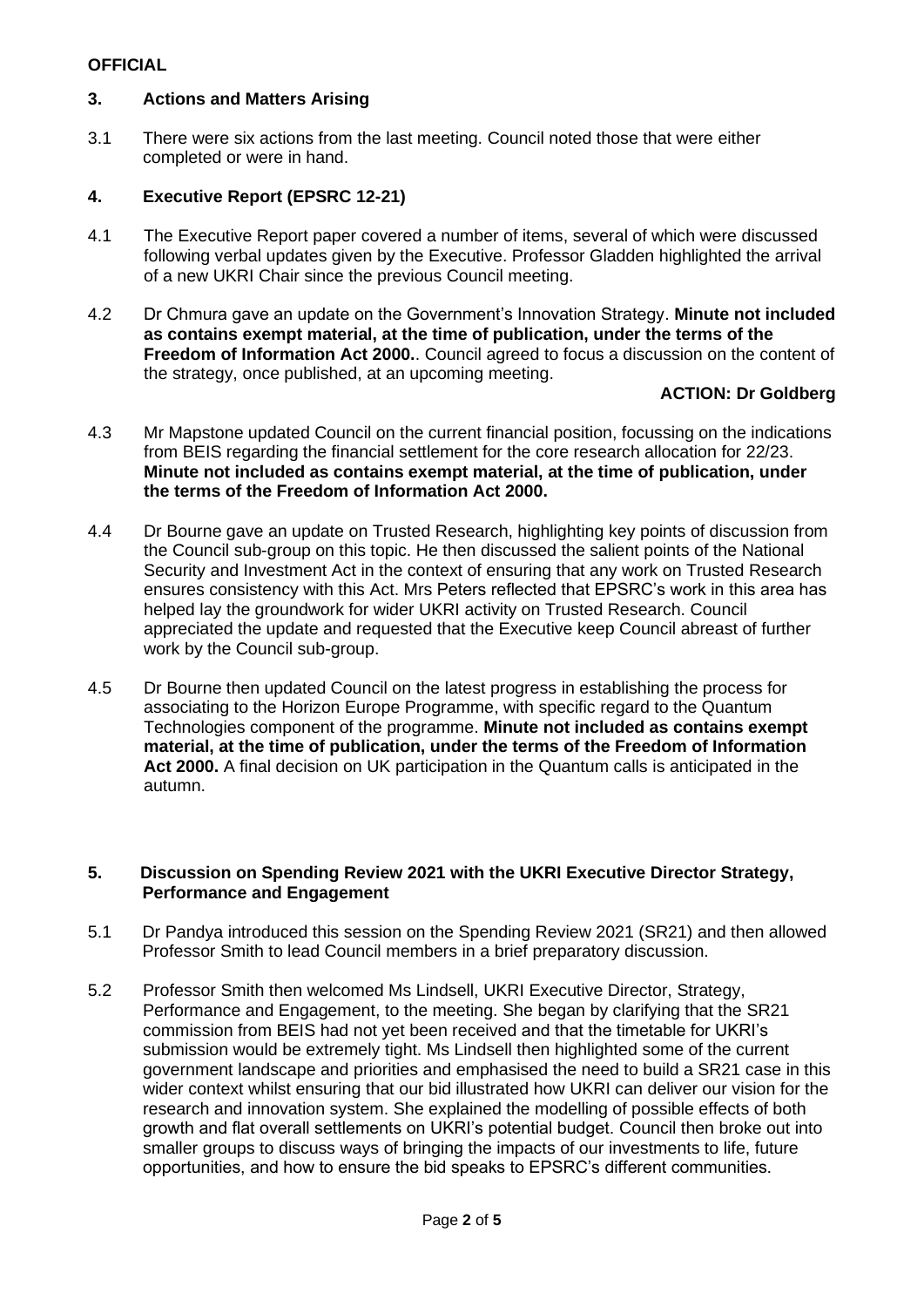- 5.3 **Minute not included as contains exempt material, at the time of publication, under the terms of the Freedom of Information Act 2000.**
- 5.4 **Minute not included as contains exempt material, at the time of publication, under the terms of the Freedom of Information Act 2000.**
- 5.5 Professor Deane then updated Council on the evolution of the UKRI strategy and its various components including guiding principles. Key points from a UKRI Strategy Committee round-table discussion on the strategy were discussed. This helped Council to reinforce suggestions for how to strengthen the SR21 bid, for example the need for articulating why rather than just how UKRI is critical to the R&D system.
- 5.6 Council highlighted several key points for consideration and inclusion in the SR21 bid, including the following:
	- i) The importance of clearly demonstrating the additionality of the outcomes of our investments.
	- ii) The need for a better articulation of how our portfolio is dynamic and continually evolves.
	- iii) A better articulation of the value of PhD students to the system.
- 5.7 Council welcomed the opportunity to input to the framing of the UKRI bid and are keen to advocate on UKRI's behalf if given the key messages. The Executive will continue to adapt EPSRC's content to the BEIS request and the UKRI bid.

#### **6. Reforming our Business (RoB) focusing on the Simpler and Better Funding Programme (SBF)**

- 6.1 Professor Smith welcomed Mr Gemmill, Reforming our Business (RoB) Portfolio Director, and Mrs Sofield, Simpler and Better Funding (SBF) Programme Director, to the meeting. Mr Gemmill began by highlighting the structure and governance of the programme and next steps, after which Mrs Sofield explained the role of the Simpler and Better Funding (SBF) Programme within this.
- 6.2 The engagement strategy for SBF was touched upon and Councils were asked to encourage their communities to engage with the programme. Mrs Sofield briefly discussed the interplay with the BEIS review of Bureaucracy. She then clarified that improved expert review was a structural problem, i.e. complicated forms that are repetitive and take a lot of time to read, eating into the time expert reviewers have. The programme will aim to simplify the experience for reviewers to maximise their time.
- 6.3 Council members gave several examples of where it was important to ensure the programmes take into account needs specific to the EPS community. One such example includes the essential ability to incorporate formulae into proposal documentation. Another example included the timing of rejection emails from the Je-S system that currently arrive at midnight, causing distress to applicants in an email read at a time when they are less likely to be with colleagues. There was also a question around whether the programme would enable less bureaucratic peer review practice allowing reviewers to focus purely on the criteria. The use of digital identifiers was also touched upon.
- 6.4 Professor Smith thanked the team for the update and acknowledged the complexity of the programme. It was agreed that EPSRC had been at the forefront of achieving efficiency for several years already and there was strong support for ensuring the success of both programmes to enable a more efficient wider organisation.
- 6.5 Council welcomed the update and are keen to see the development of a system which is more flexible to future needs and the needs of different users both internally and externally.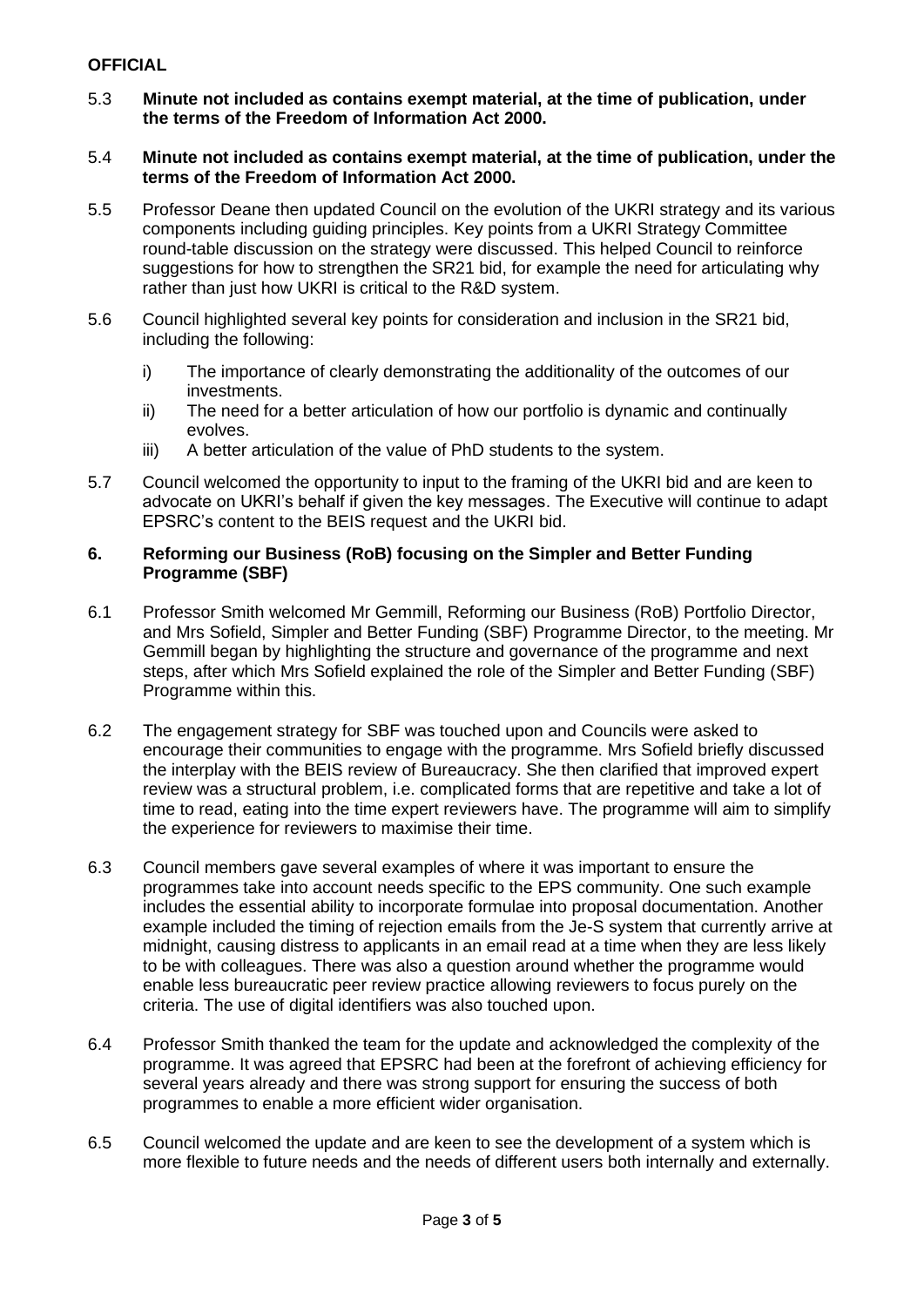# **7. UKRI Infrastructure Fund Update (EPSRC 13-21)**

- 7.1 Ms Nicholson introduced a paper that provided an update on the UKRI Infrastructure Fund for Round One, following the Spending Review (SR) 2020 settlement, our current knowledge of the Round Two process and bids that have been prioritised following the EPSRC Statement of Need process and next steps.
- 7.2 The scale of resource that might be available for the next round of bids will depend on SR21. The Infrastructure Advisory Committee (IAC) will also provide further clarification on the rules of engagement and they will be asked to consider the balance across the UKRI portfolio. It was clarified that digital aspects are predominantly encompassed in the einfrastructure programme, and EPSRC are developing an internal strategy covering digital infrastructure.
- 7.3 Council noted the update and acknowledged the progress made on round two for this activity, welcoming further planned updates at upcoming meetings.

# **8. Science, Engineering and Technology Board (SETB) Update (EPSRC 14-21)**

- 8.1 Professor Deane introduced a paper that provided an update on the recent activities of the EPSRC Science, Engineering and Technology Board (SETB), along with details of the Institutes Evaluation meeting held on 12 May 2021, and information on the Future Institutes Framework for continued monitoring and evaluation of the EPSRC institutes.
- 8.2 EPSRC's Big Ideas activity was discussed in more detail. Examples were given of areas where Big Ideas had been used in contexts such as developing bids for the Strategic Priorities Fund, feeding into Spending Review opportunities, and informing theme and strategy approaches. They have also been used to influence other parts of UKRI and beyond, for example Next Generation Digital Infrastructure. Council noted and welcomed the progress and contribution of this activity towards delivering EPSRC's goals and objectives.
- 8.3 The SETB discussion of EPSRC institutes and associated recommendations were shared and the feedback on areas of added value offered by the institutes was noted. The value and importance of branding for these institutes was discussed as a powerful tool for enabling them to achieve their goals more widely. It was suggested that the Big Ideas activity is another route through which early ideas for future institutes could potentially be received.
- 8.4 It was suggested that EPSRC provide evidence externally for the variety of ways in which Big Ideas are progressed once received and how they have been used so far. This was regarded as an important way keep the community motivated in engaging with the activity.

#### 8.5 **Minute not included as contains exempt material, at the time of publication, under the terms of the Freedom of Information Act 2000.**

8.7 Council welcomed the update and endorsed SETB's value in reviewing ideas for use in multiple areas including SPF bids, SR content and theme strategies. They also recognised the value of SETB in reviewing our institutes and in helping them evolve and fit into the national landscape.

# **9. EPSRC Review of Doctoral Education Recommendations for Approval (EPSRC 15-21)**

9.1 Professor Duncan, UKRI Director of Talent and Skills, leading on the New Deal for Post Graduate Researchers, attended this agenda item.